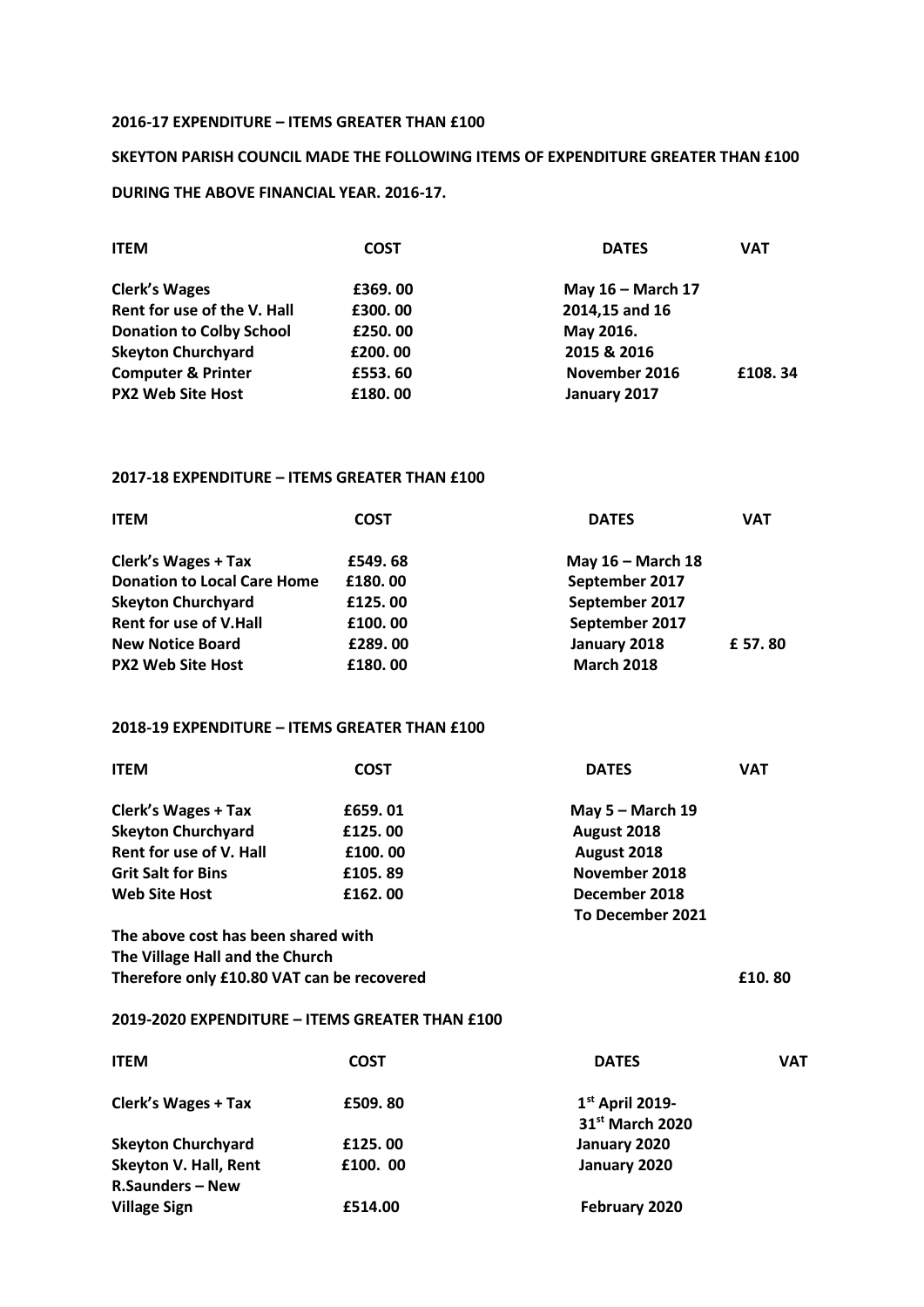## **2020-2021 EXPENDITURE – ITEMS GREATER THAN £100**

| <b>ITEM</b>                          | <b>COST</b> | <b>DATES</b>                  | <b>VAT</b> |
|--------------------------------------|-------------|-------------------------------|------------|
| <b>Clerk's Wages + Tax</b>           | £514.01     | $1st$ April 2020 -            |            |
|                                      |             | 31 <sup>st</sup> March 2021   |            |
| <b>Brendan Rallison -</b>            |             |                               |            |
| <b>New Village Sign</b>              | £350.00     | 16 <sup>th</sup> June 2020    | £70.00     |
| Steel-FX - New                       |             |                               |            |
| <b>Village Sign</b>                  | £771.00     | 8 <sup>th</sup> August 2020   |            |
| <b>Skeyton Churchyard</b>            | £125.00     | 8 <sup>th</sup> December 2020 |            |
| <b>Skeyton Village Hall</b>          |             |                               |            |
| Rent                                 | £100.00     | As above                      |            |
| Please note the £100 paid for rent   |             |                               |            |
| Was given back to the Parish Council |             |                               |            |
| As part of a donation towards the    |             |                               |            |
| <b>New Village Sign</b>              |             |                               |            |